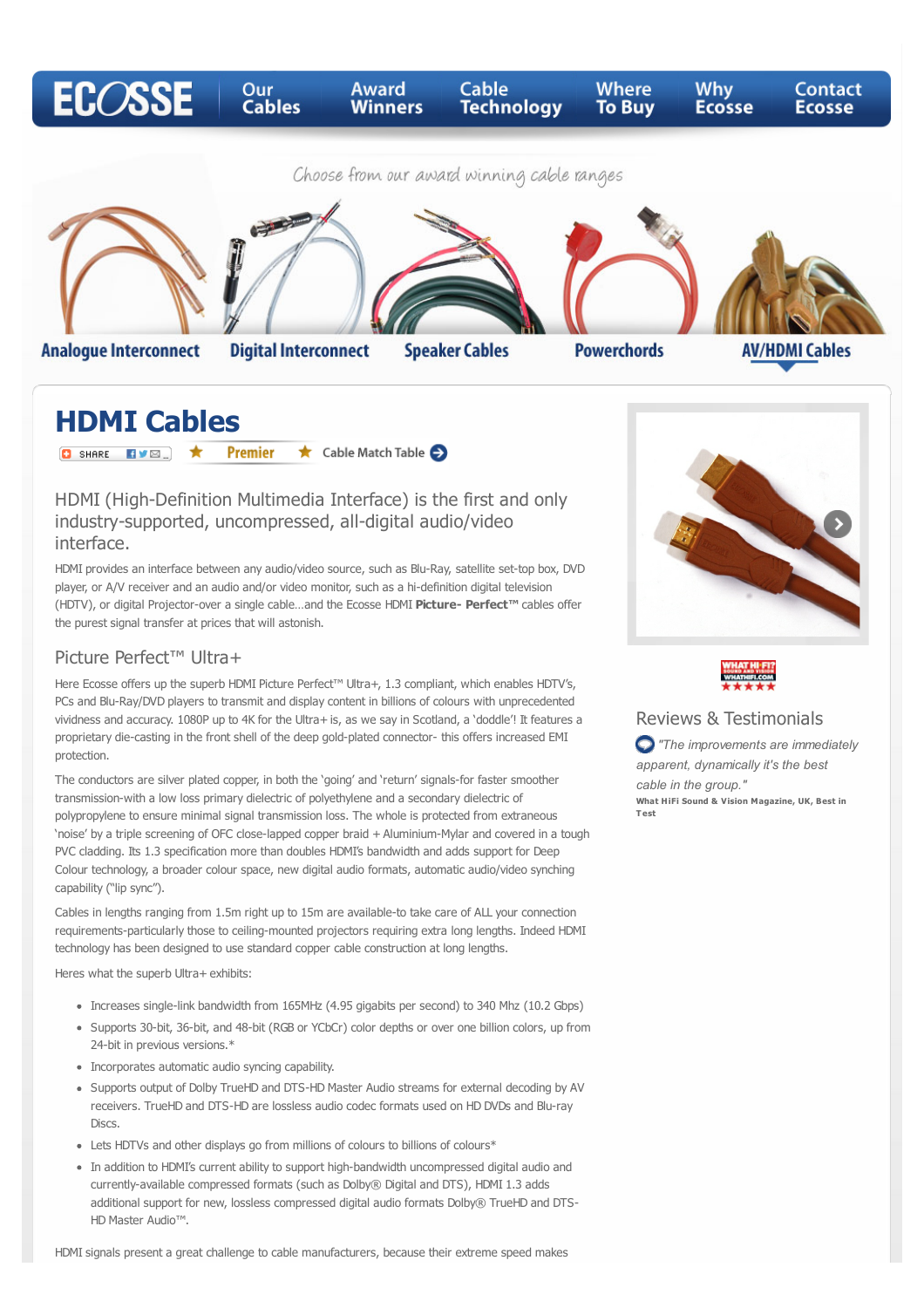them especially sensitive to cable quality. Ecosse HDMI cables work over longer distances better than our competitors thanks to our superior conductor materials and proprietary cable construction which follow in the traditions and high-reputation we command among discerning audio and videophiles.

### HDMI offers the following advantages over existing analog interfaces

**Quality:** HDMI transfers uncompressed digital audio and video for the highest, crispest image quality.

**All-Digital:** HDMI ensures an all-digital rendering of video without the losses associated with analog interfaces and their unnecessary digital-to-analog conversions.

**Low-cost:** HDMI provides the quality and functionality of a digital interface while also supporting uncompressed video formats in a simple, cost-effective manner.

**Audio:** HDMI supports multiple audio formats, from standard stereo to multi-channel surround-sound.

**Ease-of-use:** HDMI combines video and multi-channel audio into a single cable, eliminating the cost, complexity, and confusion of multiple cables currently used in A/V systems.

**Intelligence:** HDMI supports communication between the video source (such as a DVD player) and the DTV, enabling new functionality.

**One caveat:** our extensive evaluations have revealed however that the audio side of the signal is best handled by a separate digital cable-preferably coax- as we are convinced this STILL offers the best for surround sound reproduction where an option for digital coax exists.

### Frequently asked HDMI questions

**Does HDMI support DTS/Dolby audio and high-resolution audio formats?** Yes. From the start, HDMI was defined to carry 8-channels, of 192kHz, 24-bit uncompressed audio. In addition, HDMI can carry any flavour of compressed audio format such as HD Dolby or DTS.

#### **Does HDMI support SACD?**

HDMI version 1.2 and above features support for One Bit Audio format, such as SuperAudio CD's DSD (Direct Stream Digital)

#### **Who Needs Cable Spaghetti?**

HDMI cable and connectors carry four differential pairs that make up the TMDS data and clock channels. These channels are used to carry video, audio and auxiliary data. In addition, HDMI carries a VESA DDC channel. The DDC is used for configuration and status exchange between a single Source and a single Sink. The optional CEC protocol provides high-level control functions between all of the various audiovisual products in a user's system.

Instead of needing multiple cables for the video signal and multiple cables for the sound signal, Ecosse Picture-Perfect™ Cable integrates all video and sound signals onto a single, thin cable. It makes it trivially easy to connect components together. Now, instead of converting digital signals to analog (to run through the cables) and then back to digital, everything on an HDMI cable remains in its original, uncompressed digital format.

HDMI is fully backward compatible with DVI. We also offer an HDMI-DVI gold plated adaptor.

# $\supset$  Order here

# Technical Specifications

Ecosse HDMI Picture-Perfect™ Ultra+ cables feature a proprietary die-casting in the front shell of the deep gold-plated connector- this offers increased EMI protection

- $\bigcirc$  Heavy gauge, multistranded, tight braided twisted pairs deep silver plated copper conductors
- Silver plated UHP-OFC™ closely-knit braid screen
- $\bullet$  Aluminium-Mylar + PVC shielding
- **O** Low-loss polyethylene dielectrics
- **O** Secondary polypropylene dielectric to minimise losses, especially at higher frequencies
- Tough PVC outer jacket OD 8.00mm, except 15m cable which is 9mm

# $\supset$  Order here